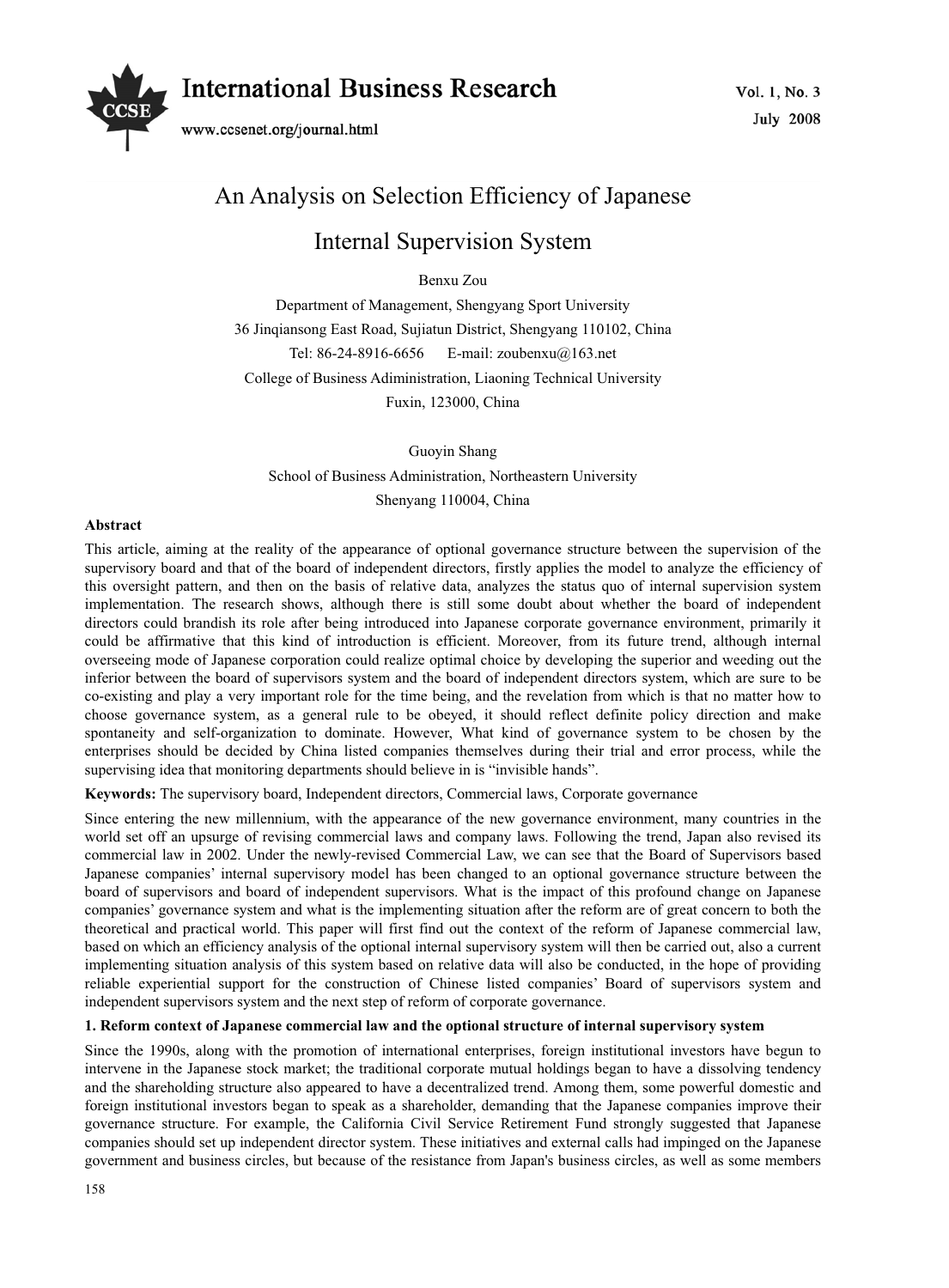of Congress, the reform had not been put into legislative practice for a long time.

At the same time, along with the reform of the board of supervisors system, all walks of life in Japanese society (such as Japan Corporate Governance Forum, the Economy and Friends, etc.) also put forward suggestions to improve corporate governance, asking to reform the system of the board of directors and strengthen the governance function of stockholders and board of directors. Under the pressure of different interest groups and external appeals, how to absorb and learn the advanced concept and outstanding system from the advanced countries of Europe and the United States, how to change the prior control model to the subsequent monitoring laws, how to fully release the government controls, and increase companies' autonomy space, at the same time, strengthen the company's internal and external controls, to enhance the companies' international competitiveness in the environment of globalization have become urgent issues. Based on these, in the multi-party efforts, in April 2002, "Business Law etc., the draft amendment of some laws" was put forward in the House, asking to introduce committee system in the improvement of corporate governance structure. In May 2002, the final revision of the Japanese *Commercial Code* marked the formal introduction of the system of board of directors into Japan. And, according to the revised commercial law, if large companies or enterprises considered to be large companies can meet certain conditions, they can choose to set up a board of supervisors governance structure, or a committee of important property structure or committee governance structure, and small companies can only choose to board of supervisors governance system, (See Figure 1). The board of supervisors governance structure follows the original governance structure without any change; Committee of important property refers to appointing the special decision-making powers which formally solely belong to the board of directors to the committee of important property, at the same time there still exists the board of supervisors. The aim of setting up the committee of important property is to overcome the shortcomings of immobile operations due to too many directors, and it usually consists of more than 3 members. Committee governance structure includes 3 special committees, i.e. the nominating committee, the oversight committee and the remuneration committee and one or more executive managers (CEO), meanwhile, the system of the board of supervisors is abolished (Tsutiyakamisyou and Okamotokyoukiti, 2003, pages 321-322). Subsequent amendments of *the Commercial Code* in 2003 (May 29, July 30, August 1 all together three times) and 2004 (June 2, June 9 (2), December 1, December 3 (2) a total of six times) had no substantive changes, just made some technical level treatments.

#### **2. Efficiency analysis of the options of Japanese internal supervisory pattern after reformation**

According to the reformed commercial law, we can see that Japan's corporate governance structure reform didn't adopt across-the-board strategy, but a relatively free choice method. Despite still there are some doubts on whether the independent director system can function well or not in the environment of Japanese corporate governance after its introduction, but what can be certain is that this way of introduction is efficient, which can be proved by the following model.

Assuming that under Japan's governance environment, the market enterprises choosing an independent director system (or board system) has experienced three stages: at the initial point in the decision-making, enterprises can choose either the system of independent directors or the board of supervisors system, with the selecting standard being the expected governance cost and proceeds. In this paper the process is called: the initial system-selection stage. After selecting an independent director system, the enterprise will try to make the system play a role through various internal institutional arrangements, but it will still face two results: the independent director system is brought into play and it is not. However,whether the independent system is brought into play or not, the enterprise will bear the cost of selecting the independent director system (it is called governance cost of independent director system in this paper), and this phase is called the stage of trial and error system. When the enterprise went through trial and error after some time, other enterprises will make a comparison of the revenues and costs with and without the introduction of independent director system in the same system environment, and ultimately determine whether the independent director system will be chosen in the next phase, which is called in the paper : System reselecting stage. At this stage, some enterprises that have already introduced the system of independent directors may choose to reestablish their original system, however, this paper assumes that the enterprises that will make a choice are those without the system of independent directors or newly set-up enterprises.

In Figure 2, in the initial system-selection stage, if enterprises do not choose the independent director system, their practical governance revenue is 5, and the governance implementation cost of the system of independent directors is 0. However, after selecting independent directors, the enterprise will also face with the issue that whether the independent directors can function or not. Thus, at the stage of system trial and error, if an independent director system can effectively play the role, the enterprise's governance performance will become 10, and the final proceeds is seven ,minusing the governance cost (that is, at this time the proceeds of the independent directors) 3. Conversely, if an independent director system is not functioning, corporate governance revenue will become  $5-3 = 2$ , still with governance cost 3. After the enterprise system going through trial and error stage, it will enter the system-reselecting stage; at this stage, other companies make a choice of the future system based on the ratioof the governance revenue to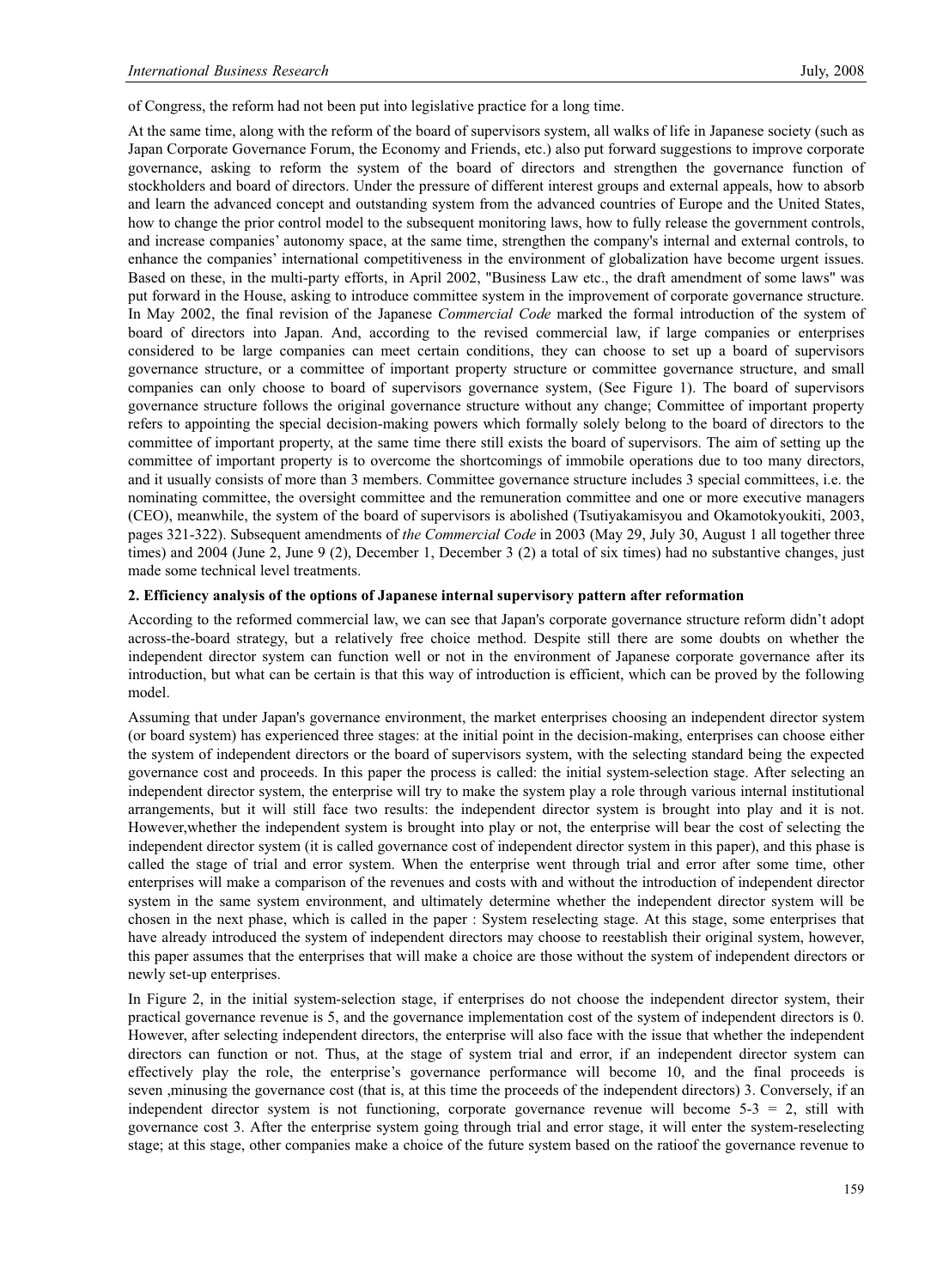cost. Obviously, at this time for a rational enterprise, if the system of independent directors is found not to function well, it would not choose the system of independent directors.(See Figure2)

In Figure 3, a crucial factor – government mandatory is taken into further consideration. Due to the government's intervention in the re-selection phase, the enterprise has to choose the system of independent directors even if it does not work; meanwhile those enterprises already implemented the independent director system can not abolish this system. Thus, the enterprise governance cost must always be 3, and the governance revenue can only be 5-3=2.(See Figure3)

Based on the analysis of Figure 2 and Figure 3, from a cost-benefit point of view, at the system selection stage, there is no doubt that the introducing method of Japanese independent director system has reduced the cost of system trial and error. For example, the lifelong employment and sequence of work formed by the long-term accumulation in Japanese culture have become routine in Japanese enterprises. The objective of working hard for an employee is to get the chance of promotion, however, if the system of independent directors was established, not only the number of directors would decrease, but also part of the original director positions would be taken by independent directors, which will be boycotted by staff members, consequently increasing governance cost. In addition, the companies without independent directors will arrange their own governance system according to the performance of those enterprises with independent director system. Even if in certain phase of the future, judging from the good revenues of enterprises with corporate governance, the supervisory department will require all the listed companies to introduce the system of independent directors throughlaws and regulations,which would be a buffer opportunity for those enterprises without the system of independent directors, and is more contributed to rapid integration after the system is introduced.

#### **3. Conclusions and revelations**

The above analysis shows that was introduced a major property commission and the Committee set-up system after the 2002 Japanese commercial law reform, and after two years of trial and error, the relevant system arrangement also becamemore and more perfect, which undoubtedly further enriched the contents of Japanese corporate governance. Although the future trend of Japan's mode of supervision will probably make an optimal choice between the board of supervisors system and the independent director system, but in the near future, the two systems will co-exist and will play an important role respectively.

Japan's reform path has also provided valuable experience for the Chinese corporate governance structure reform, which has a similar cultural background. In the reform process of China's state-owned enterprises, in order to establish modern enterprise system, from the system conversion of enterprises to the choices of corporate governance system, the mandatory system conversion is available to everywhere. It can be said that in the transitional period, many mandatory system changes has greatly accelerated the process of reform. But it is found that the system being implemented has serious deficiencies, with the prerequisite of not acknowledging the market's main body status. However, when there is no clear understanding of the effects of the existing system or there is still much room for the existing system to improve, the mandatory system changes will bring the inefficiency of system introduction. As to the introduction of the system of independent directors, in some sense it is a judgment of efficiency of the existing system. However, the foundemental reason for the fmalfunction of existing supervisory system is the existing shareholding structure. Under the same shareholding structure, it is bound to appear the same agent mechanism, and some inevitable problems that will lead to malfunction of the Board of Supervisors will come into being. Trying to solve Chinese listed companies' governance problems in a short time by way of grafting and transplanting the exotic independent director system is unrealistic.

Judging from the current situation, China's future governance structure of listed companies at most has two possible models, one is to fully adopt system of independent directors while abolishing the system of board of supervisors; Another is the two systems co-exist on the basis of further clarifying functions of independent directors and board of supervisors. However, regardless of the governance system chosen, as a general rule to be obeyed, it should reflect definite policy direction and make spontaneity and self-organization to dominate. What kind of system of governance to choose, the listed companies should decide on their own in the process of trial and error; and the supervising concept that monitoring departments should hold is the "invisible hands".

## **References**

Li, Weian and Wang, Shiquan (2005) Appraisal and Empirical Research about the Governance of Supervisor Board of China's Public Companies. Nankai Business Review, ((1):4~9).

Ootsukaakiko.(1999)Structure Change of Japanese Stock Market [J]. *Monthly Newspaper of Post Institute,* ( (3):  $27 - 46$ ).

Sisidozenniti and Tsunekijyunn (2004). *Law and Economics: Microeconomic Study of Enterprise Association Law*. yuhikaku*.*

Tsutiyakamisyou and Okamotokyoukiti (2003).*Corporate Governance Theory: Basic Theory and Practice*[M].Tokyo: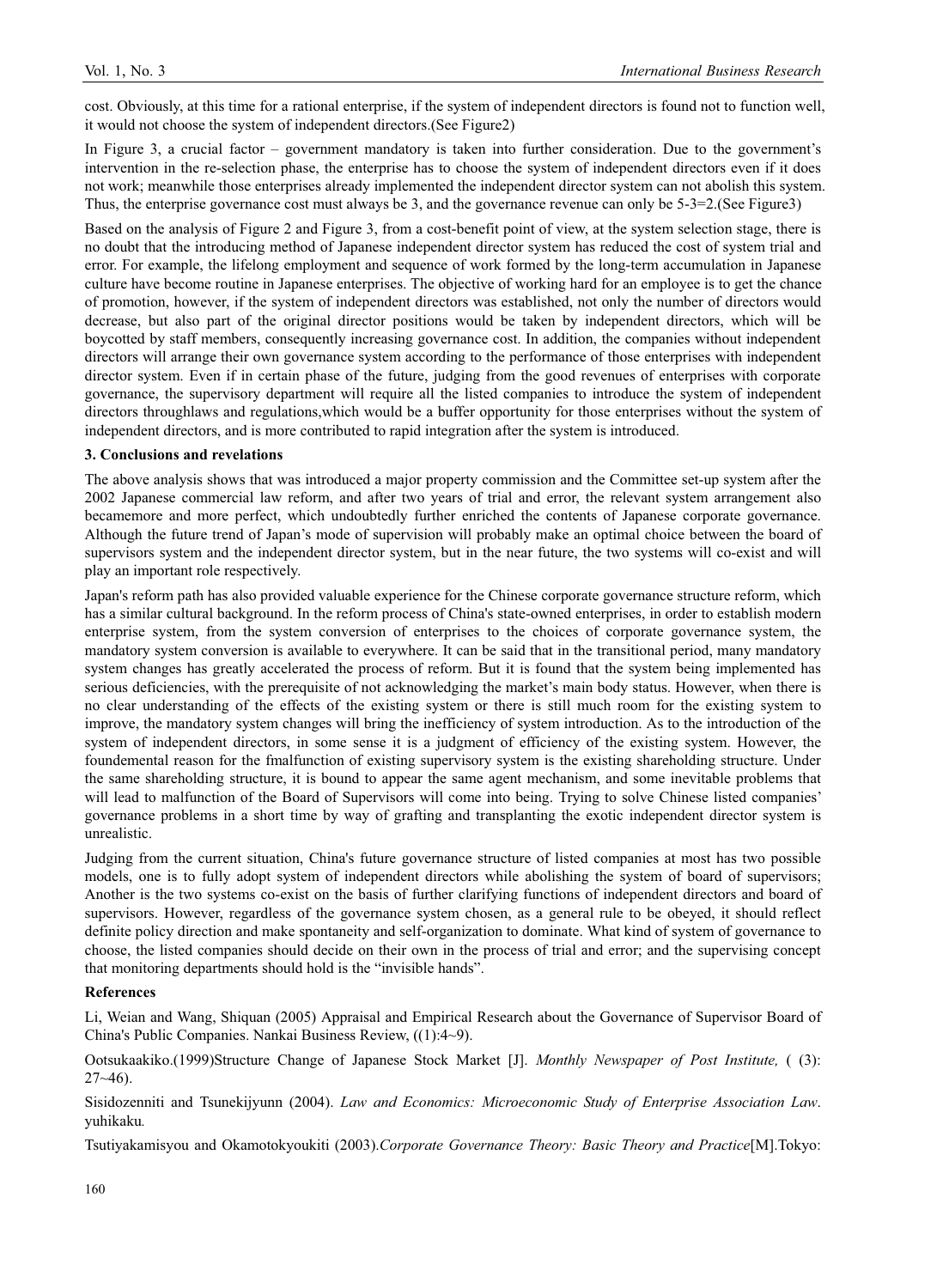## yuhikaku.

Wang, Shi-quan and Liu, Jin-yan. (2007) An Analysis of the Efficiency of Japanese Independent Director System. Contemporary Economy of Japan, ( (2):48~52).



Figure 1. Enterprise Form and the Options of Corporate Governance System Source of data: 2002 Japan Commercial Code and Tsutiyakamisyou and Okamotokyoukiti (2003).*Corporate Governance Theory: Basic Theory and Practice*[M].Tokyo: yuhikaku, p322 (processed by the writer).